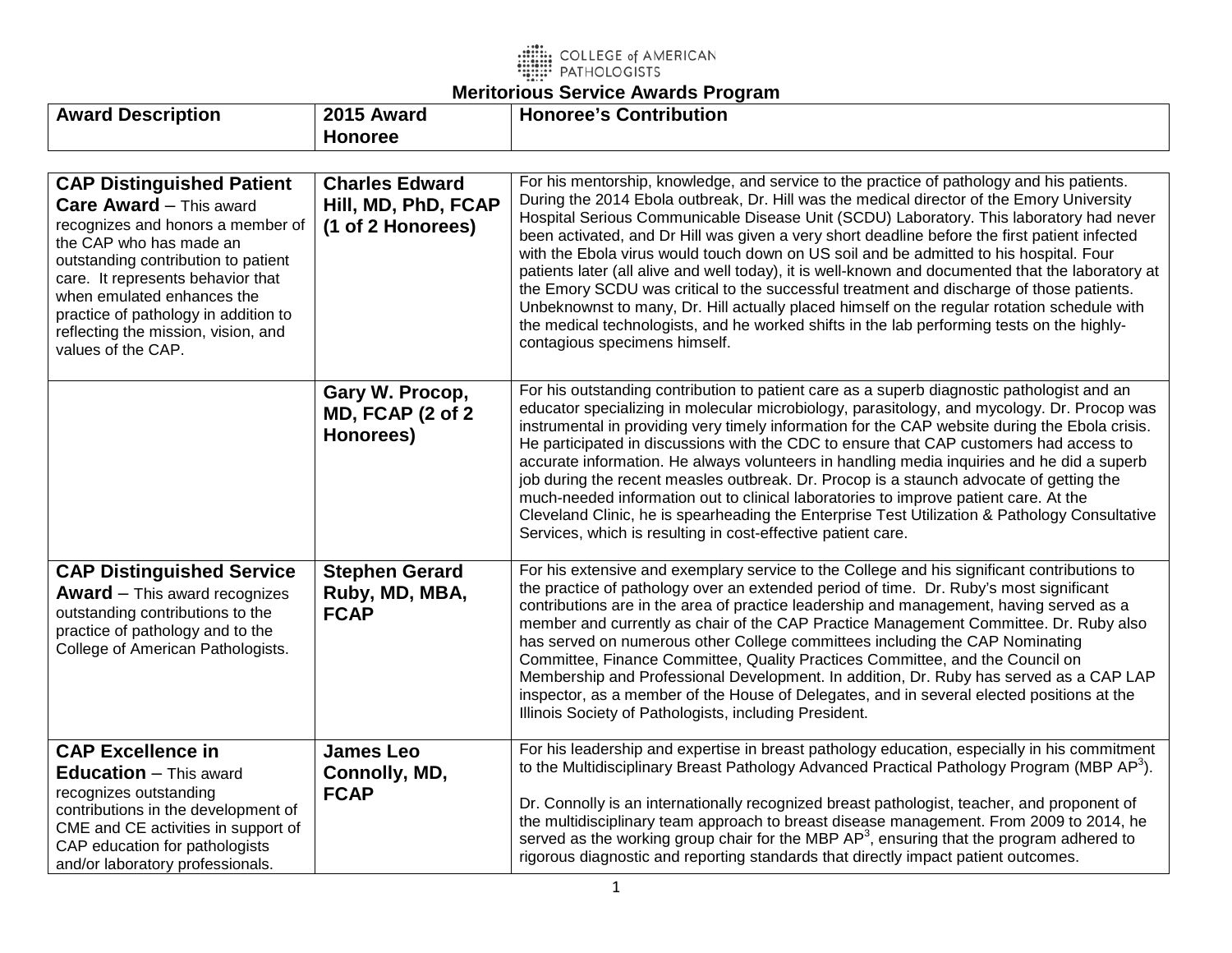

| 2015<br><b>Description</b><br>Award<br>Award<br>Honoree | <b>Honoree's Contribution</b> |
|---------------------------------------------------------|-------------------------------|
|---------------------------------------------------------|-------------------------------|

|                                                                                                                                                                                                                                                                                                                                                    |                                                         | He also served as faculty at various CAP-sponsored education programs at USCAP, the<br>American Society for Breast Disease (ASBD) and our own annual meeting. He led the<br>development and presentation of the CAP-sponsored pathology plenary and tumor board<br>conferences to more than 600 international attendees at the 2014 SIS World Congress on<br>Breast Healthcare in Orlando, Florida.                                                                                                                                                                                                                                                                     |
|----------------------------------------------------------------------------------------------------------------------------------------------------------------------------------------------------------------------------------------------------------------------------------------------------------------------------------------------------|---------------------------------------------------------|-------------------------------------------------------------------------------------------------------------------------------------------------------------------------------------------------------------------------------------------------------------------------------------------------------------------------------------------------------------------------------------------------------------------------------------------------------------------------------------------------------------------------------------------------------------------------------------------------------------------------------------------------------------------------|
| <b>CAP Excellence in Teaching</b><br><b>Award</b> $-$ This award recognizes<br>consistently outstanding<br>contributions as faculty for one or<br>more education activities resulting<br>in exceptional professional<br>development opportunities for<br>pathologists.                                                                             | Kevin Orr Leslie,<br>MD, FCAP (1 of 2<br>Honorees)      | For his contributions as a three-time faculty at the CAP annual meetings where he<br>consistently achieved high ratings for overall course value and faculty effectiveness. As an<br>internationally known expert in pulmonary pathology, Dr. Leslie employed evidence-based<br>algorithms, case presentations, live lecture feedback, job aids, and post-event Self-<br>Assessment Modules (SAMs) to teaching practical, relevant pulmonary pathology skills to<br>nearly 500 pathologists. He continues to positively impact CAP Learning through his<br>contributions in developing courses for the Pulmonary Learning Series.                                       |
|                                                                                                                                                                                                                                                                                                                                                    | Bobbi S. Pritt, MD,<br><b>FCAP (2 of 2</b><br>Honorees) | For her contributions as an eight-time faculty at the CAP annual meetings where she<br>consistently received high marks year after year for course value and teaching effectiveness.<br>As a recognized expert in microbiology and parasitology, Dr. Pritt employs a practical<br>approach to teaching, which attendees appreciate. She successfully used learning<br>technologies such as audience polling and post-event SAMs with her courses to increase<br>attendee engagement and learning impact. She shared her deep clinical knowledge as the<br>author of the CAP Parasitology Benchtop Reference Guide, a valuable resource for<br>laboratory professionals. |
| <b>CAP Laboratory</b><br><b>Accreditation Program</b><br>(LAP) Service Award<br><b>Established in Honor of</b><br><b>Major General Joseph M.</b><br><b>Blumberg</b> - This award<br>recognizes a member of the CAP<br>who has contributed exceptional<br>and outstanding service to the<br><b>CAP's Laboratory Accreditation</b><br>Program (LAP). | <b>Francis Edward</b><br><b>Sharkey, MD, FCAP</b>       | For his outstanding contributions and extensive service to the CAP LAP over the years. He<br>has served the LAP in various capacities including as vice-chair and member of the<br>Commission on Laboratory Accreditation (CLA); as chair and member of the Complaints and<br>Investigations Committee; as chair of the Accreditation Education Committee; and as a CLA<br>Education Commissioner, a Regional Commissioner and as a State Commissioner.                                                                                                                                                                                                                 |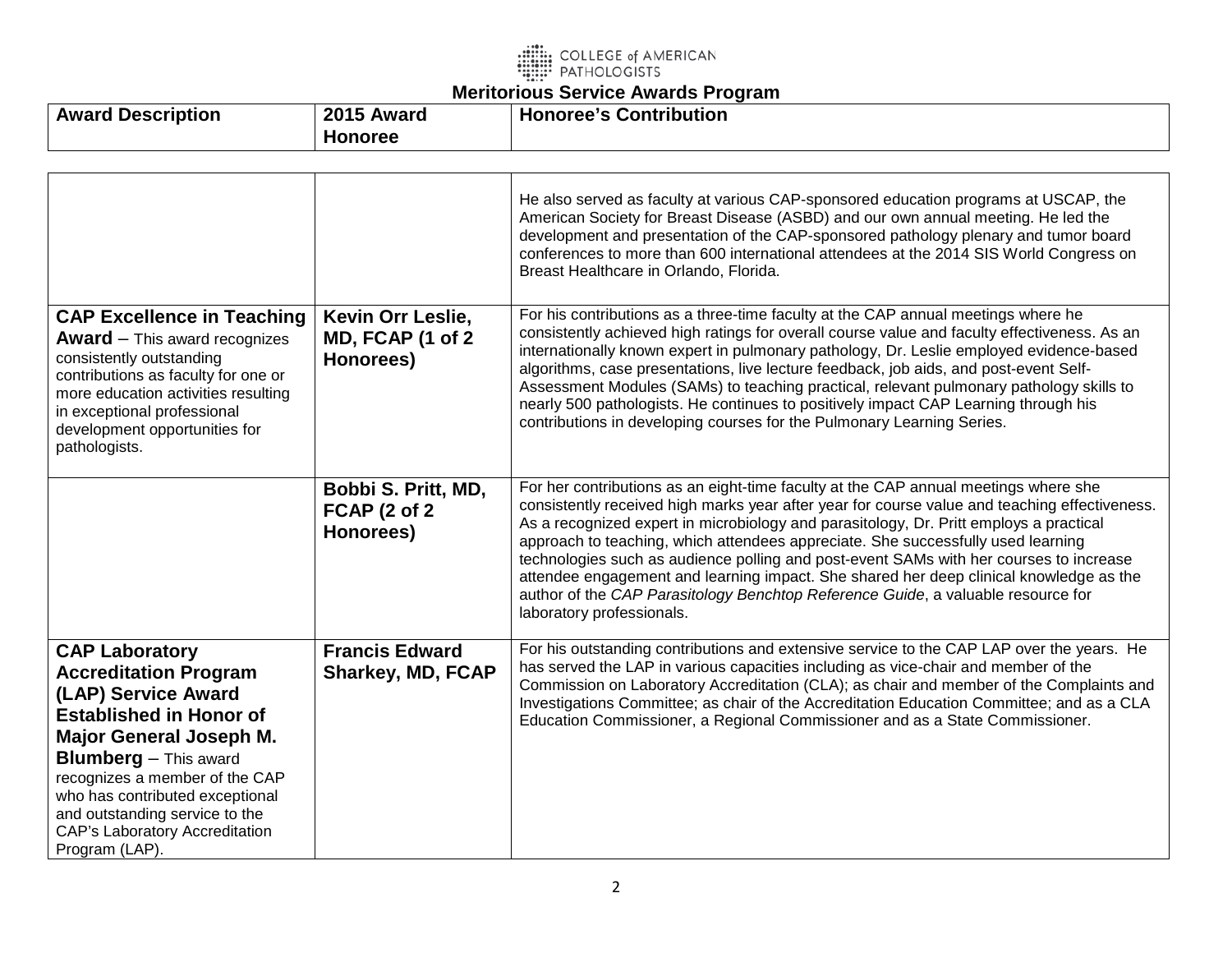

| <b>Award Description</b> | 2015<br>Award | <b>Honoree's Contribution</b> |
|--------------------------|---------------|-------------------------------|
|                          | Honoree       |                               |

| <b>CAP Laboratory</b><br><b>Improvement Program (LIP)</b><br><b>Service Award - This award</b><br>recognizes an individual serving<br>within the ranks of the CAP Council<br>on Scientific Affairs (CSA) who has<br>demonstrated exceptional service.                               | Gary L. Horowitz,<br><b>MD, FCAP</b>                                  | For outstanding contributions and service to the CAP LIP over the years. He is the current<br>chair of the Chemistry Resource Committee. Previously, Dr. Horowitz served on the<br>Instrumentation Resource Committee and on the Council on Scientific Affairs as the<br>representative of the Chemistry Cluster. He is a staunch advocate of improving quality of<br>diagnostic medicine for patient safety. His dedication to the accuracy-based PT products to<br>help laboratories measure the accuracy of their assays is commendable. On many<br>occasions, he accommodated his schedule to reach out to our international customers for<br>educational webinars. In addition, Dr. Horowitz has been involved with the CAP Pathology<br>and Laboratory Quality Center for developing guidelines to optimize effective patient care.                                                                                                                                                                                                                                                                                                                                                                                                                                                                                                                                                                                                                                                                                                   |
|-------------------------------------------------------------------------------------------------------------------------------------------------------------------------------------------------------------------------------------------------------------------------------------|-----------------------------------------------------------------------|---------------------------------------------------------------------------------------------------------------------------------------------------------------------------------------------------------------------------------------------------------------------------------------------------------------------------------------------------------------------------------------------------------------------------------------------------------------------------------------------------------------------------------------------------------------------------------------------------------------------------------------------------------------------------------------------------------------------------------------------------------------------------------------------------------------------------------------------------------------------------------------------------------------------------------------------------------------------------------------------------------------------------------------------------------------------------------------------------------------------------------------------------------------------------------------------------------------------------------------------------------------------------------------------------------------------------------------------------------------------------------------------------------------------------------------------------------------------------------------------------------------------------------------------|
| <b>CAP Lifetime Achievement</b><br><b>Award</b> $-$ This award recognizes<br>and honors a CAP member who<br>has made a broad and positive<br>impact on the pathology profession<br>through contributions to one or<br>more areas of the College over an<br>extended period of time. | <b>Larry Wayne</b><br>Cartmell, Sr., MD,<br>FCAP (1 of 8<br>Honorees) | For his distinguished service to the College over the years and his lifelong pursuit of<br>excellence in anatomic and clinical pathology and laboratory medicine. Dr. Cartmell is a<br>highly respected researcher, educator, and clinician. He serves as the medical director of<br>laboratories for three different organizations in southern Oklahoma including Mercy Health<br>System Ada, Chickasaw Nation Medical Center, and Southern Oklahoma Pathology<br>Associates. A career spanning nearly 50 years has seen him become a leader in the field of<br>pathology and laboratory medicine. And as a special interest, Dr. Cartmell became an<br>internationally recognized researcher in the field of paleobiology. Through many field and<br>laboratory activities, he performed autopsies and studied mummified remains from all over<br>the world and authored numerous publications on the topic.<br>As the director of clinical laboratories at medical laboratory technologist and technician<br>teaching institutions, Dr. Cartmell has provided decades of kind mentorship to hundreds of<br>students. His passion for laboratory medicine coupled with his unique ability to teach has<br>made a lasting impact. His work and influence is greatly appreciated by every laboratory<br>professional that has had the privilege of working with him. His tireless ability to maintain<br>high standards in pathology and clinical laboratory science will provide a lasting legacy of<br>excellence for future generations. |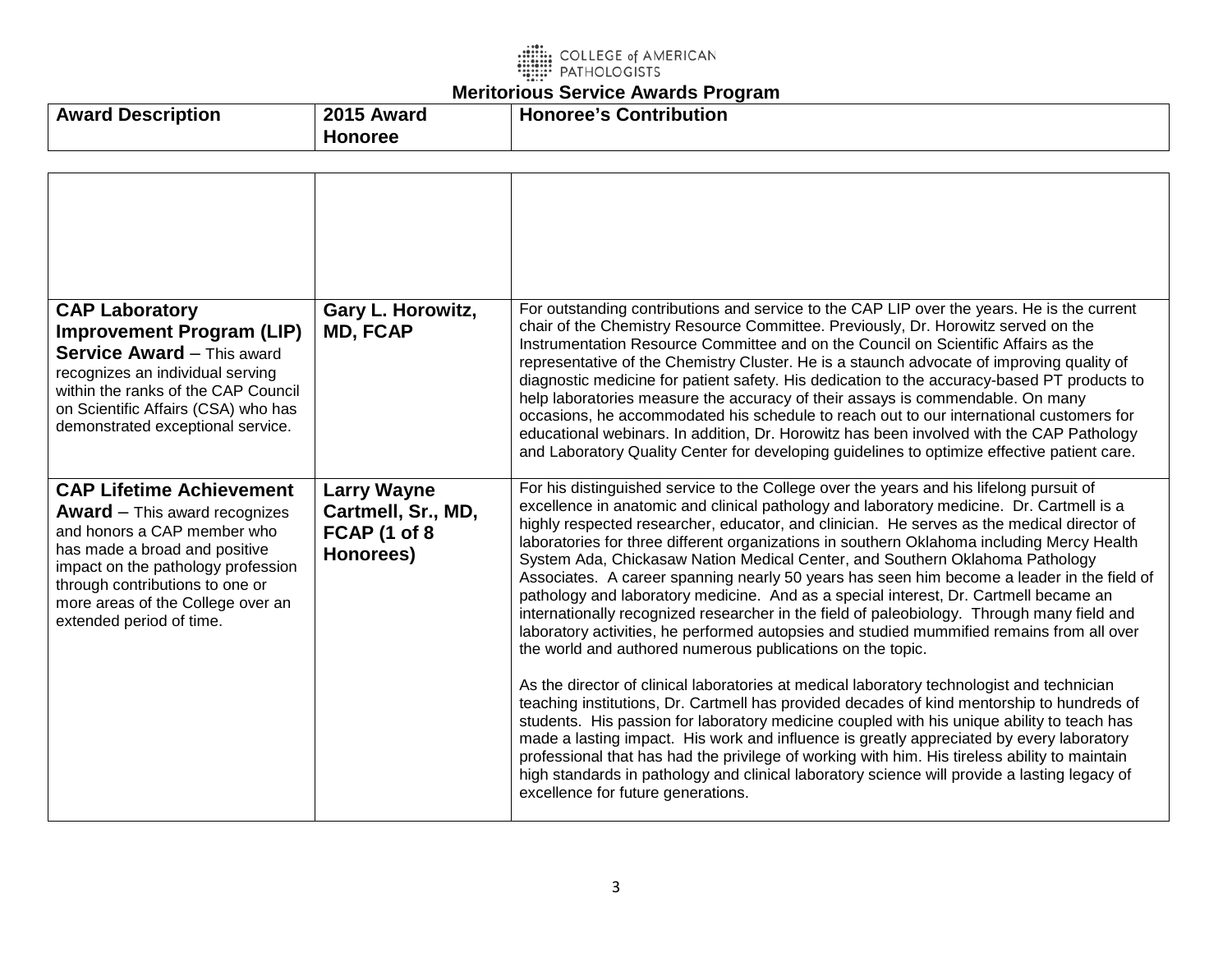

| <b>Award Description</b> | 2015 Award                                                       | <b>Honoree's Contribution</b>                                                                                                                                                                                                                                                                                                                                                                                                                                                                                                                                                                                                                                                                                                                                                                                                                                                                                                                                                                                                                                                                                                                                                                                                               |
|--------------------------|------------------------------------------------------------------|---------------------------------------------------------------------------------------------------------------------------------------------------------------------------------------------------------------------------------------------------------------------------------------------------------------------------------------------------------------------------------------------------------------------------------------------------------------------------------------------------------------------------------------------------------------------------------------------------------------------------------------------------------------------------------------------------------------------------------------------------------------------------------------------------------------------------------------------------------------------------------------------------------------------------------------------------------------------------------------------------------------------------------------------------------------------------------------------------------------------------------------------------------------------------------------------------------------------------------------------|
|                          | <b>Honoree</b>                                                   |                                                                                                                                                                                                                                                                                                                                                                                                                                                                                                                                                                                                                                                                                                                                                                                                                                                                                                                                                                                                                                                                                                                                                                                                                                             |
|                          | Stanley J. Geyer,<br>MD, FCAP (2 of 8<br>Honorees)               | For his distinguished service to the CAP over the years as a member, vice chair and chair of<br>the Diagnostic Immunology Resource Committee. Under his tenure as chair, the College's<br>Proficiency Testing Division launched many new products that helped meet the revenue<br>goal, but more importantly, also helped meet laboratory needs to improve patient care. Dr.<br>Geyer's expertise in diagnostic immunology, flow cytometry in general and electrophoresis in<br>particular, is so valuable that he is our go-to person for all our customer inquiries. He is very<br>well respected as a superb clinical pathologist by his peers as well as by the professional<br>staff. Dr. Geyer also has authored and co-authored book chapters and many articles<br>published in medical journals. He is a staunch advocate of improving the quality of pathology<br>and laboratory medicine because it improves patient care.                                                                                                                                                                                                                                                                                                        |
|                          | <b>Kevin Carl Halling,</b><br>MD, PhD, FCAP (3<br>of 8 Honorees) | For his distinguished service to the CAP over the years as a member and chair of the<br>Molecular Oncology Resource Committee. Dr. Halling's passion in improving patient care is<br>demonstrated by his tireless work in providing tools for laboratory personnel. As molecular<br>technologies are increasingly implemented in the laboratory, it is critical that there is<br>uniformity in the way the laboratory results are reported. Along with his colleagues, he<br>authored an article, "Clinical Laboratory Reports in Molecular Pathology" which did just that!<br>Dr. Halling was very instrumental in helping the professional staff in writing, reviewing, and<br>advising on many of the Perspective on Emerging Technologies (POET) Reports for The<br>Pathologist's Message. During his tenure as chair of the Molecular Oncology Committee, the<br>field of molecular pathology was rapidly changing and Dr. Halling ensured the quality of the<br>new CAP PT Surveys and challenged the clinical laboratory to improve performance in this<br>area for enhanced patient management. His passion in cancer and molecular genetics is<br>testament to his passion for the specialty of pathology and laboratory medicine. |
|                          | Lawrence John<br>Jennings, MD, PhD,<br>FCAP (4 of 8<br>Honorees) | For his many years of service to the College as member, vice chair, chair of the Molecular<br>Oncology Resource Committee, and as a representative from the Molecular Pathology and<br>Genetics Cluster to the Council on Scientific Affairs. During his tenure as chair of the<br>Molecular Oncology Committee, he spearheaded many initiatives for the improvements of<br>the molecular PT Surveys so that they could be formally evaluated, resulting in clinical<br>laboratory improvements. Dr. Jennings has been involved with the CDC's GeT-RM project to<br>improve the availability of well characterized material. His meticulous work on standardizing<br>the BCR/ABL1 testing and Minimal Residual Disease (MRD), and LDTs is commendable. To<br>provide a rational approach to introducing molecular tests into the clinical laboratory, he co-<br>authored, "Recommended Principles and Practices for Validating Clinical Molecular<br>Pathology Tests", his article on methods-based proficiency testing in molecular pathology.                                                                                                                                                                                             |
|                          | Debra G. B.                                                      | For her leadership and significant contributions to the College in numerous areas. She has<br>served as past chair of the Personalized Health Care (PHC) Committee, driving the                                                                                                                                                                                                                                                                                                                                                                                                                                                                                                                                                                                                                                                                                                                                                                                                                                                                                                                                                                                                                                                             |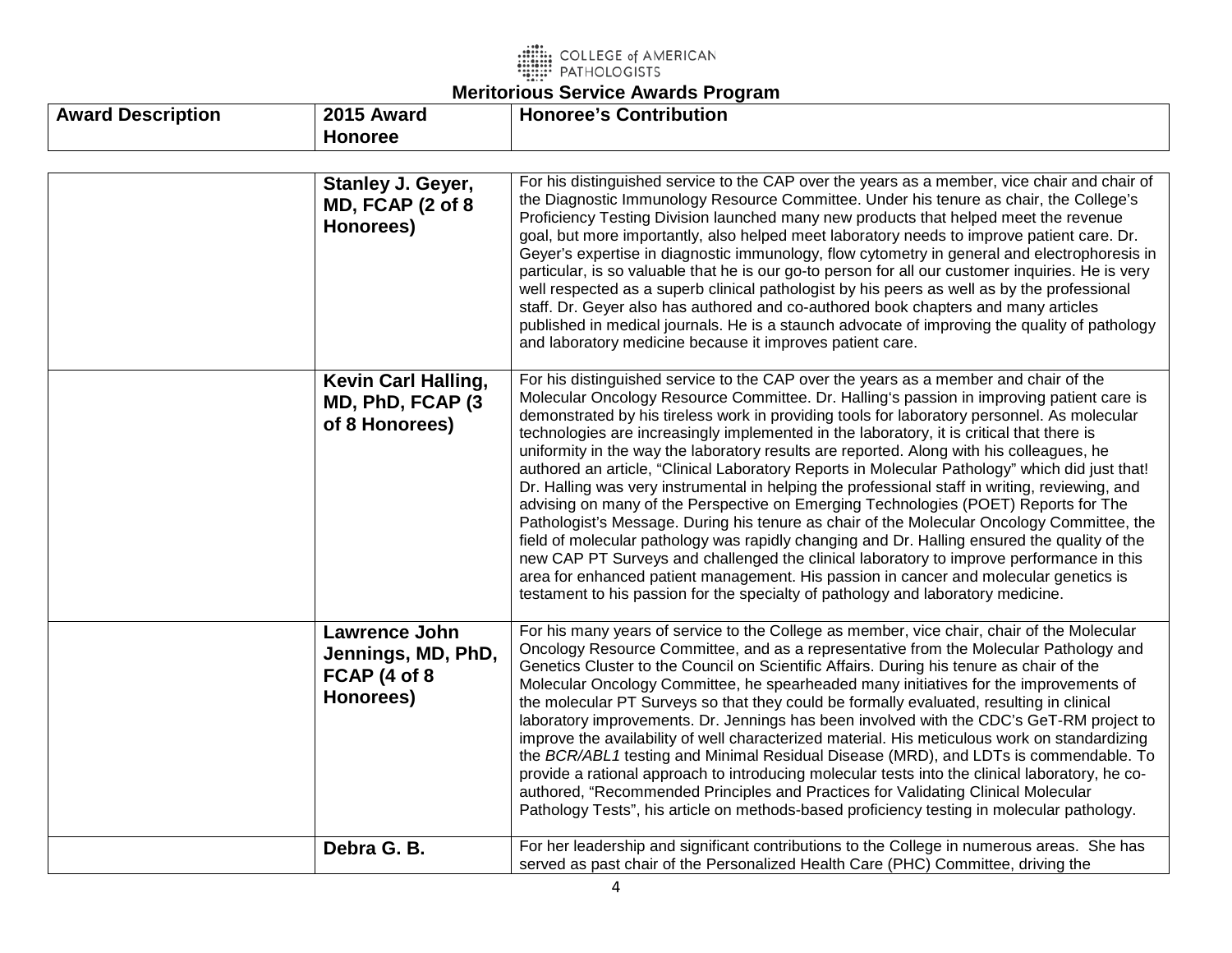

| <b>Award Description</b> | 2015 Award                                                    | <b>Honoree's Contribution</b>                                                                                                                                                                                                                                                                                                                                                                                                                                                                                                                                                                                                                                                                                                                                                                                                                                                                                                                                                                                                                                                                                                                                                                                                                                                                                                                                       |
|--------------------------|---------------------------------------------------------------|---------------------------------------------------------------------------------------------------------------------------------------------------------------------------------------------------------------------------------------------------------------------------------------------------------------------------------------------------------------------------------------------------------------------------------------------------------------------------------------------------------------------------------------------------------------------------------------------------------------------------------------------------------------------------------------------------------------------------------------------------------------------------------------------------------------------------------------------------------------------------------------------------------------------------------------------------------------------------------------------------------------------------------------------------------------------------------------------------------------------------------------------------------------------------------------------------------------------------------------------------------------------------------------------------------------------------------------------------------------------|
|                          | <b>Honoree</b>                                                |                                                                                                                                                                                                                                                                                                                                                                                                                                                                                                                                                                                                                                                                                                                                                                                                                                                                                                                                                                                                                                                                                                                                                                                                                                                                                                                                                                     |
|                          | Leonard, MD, PhD,<br>FCAP (5 of 8<br>Honorees)                | development of resources and tools that assist pathologists in all practice setting to better<br>understand and adopt molecular and genomic medicine. Under her leadership, the PHC<br>Committee began a Hot Topic in Pathology genomic webinar series in 2009, allowing more<br>than 2000 pathologists listen to these webinars to every year. The PHC Committee also<br>launched its Genomic and Molecular Medicine Resource Guides and Short Presentations in<br>Emerging Concepts (SPECS), a tool for pathologists to present on emerging molecular tests<br>at tumor boards. Under Dr Leonard's leadership, the Transformation Case for Change<br>project Module 4 focused on identifying, understanding and making recommendations to the<br>CAP on the key emerging technologies that could most impact to the practice of pathology.<br>Dr. Leonard also served for many years as a member of the CGPA and has participated as a<br>CAP inspector. Since 2007, Dr. Leonard has represented the CAP on the Institute of<br>Medicine's Roundtable on Translating Genomic-Based Research for Health. Additionally, she<br>frequently presented the CAP position on gene patents over the past decade, including the<br>position of CAP spokesperson for the ACLU case, AMP, et al vs. Myriad, and at the January<br>2013, USPTO Roundtable on Genetic Testing. |
|                          | Ronald B. Lepoff,<br>MD, FCAP (6 of 8<br>Honorees)            | For his broad and positive impact on pathology through numerous contributions to the CAP<br>over the past 37 years. He has served as secretary-treasurer, as a governor, as chair of the<br>Accreditation Committee, as vice chair of the CSA, and chair and vice chair of the Laboratory<br>Fiscal Management Committee, as chair and deputy regional commissioner of the<br>Commission on Laboratory Accreditation, and as a member of numerous other committee<br>spanning the entire CAP structure.                                                                                                                                                                                                                                                                                                                                                                                                                                                                                                                                                                                                                                                                                                                                                                                                                                                             |
|                          | Mary K.<br>Washington, MD,<br>PhD, FCAP (7 of 8)<br>Honorees) | For her outstanding leadership and numerous contributions to the College, including<br>endorsing the complete reporting of malignant tumors through pathologist adoption of the<br>CAP Cancer Protocols. Dr. Washington has driven the College's mission of improving patient<br>health by promoting the cancer protocols during her decade of service as member, chair, and<br>advisor to the Cancer Committee. She has led global efforts as the CAP liaison to the<br>International Collaboration on Cancer Reporting (ICCR) and the Union for International<br>Cancer Control (UICC). These initiatives have resulted in the signing of MOUs for<br>implementation of the cancer protocols with worldwide organizations including the Royal<br>College of Pathologists of Australasia (RCPA), the Canadian Association of Pathology<br>(CPAC), and the Polish Society of Pathologists (PSP) for a combined reach of more than 1<br>billion people globally.                                                                                                                                                                                                                                                                                                                                                                                                     |
|                          | <b>Thomas McKee</b><br><b>Williams, MD, FCAP</b>              | Awarded posthumously for his distinguished service to the College and his contributions to<br>the practice of pathology over the years. As chair of the Pharmacogenomics Certificate                                                                                                                                                                                                                                                                                                                                                                                                                                                                                                                                                                                                                                                                                                                                                                                                                                                                                                                                                                                                                                                                                                                                                                                |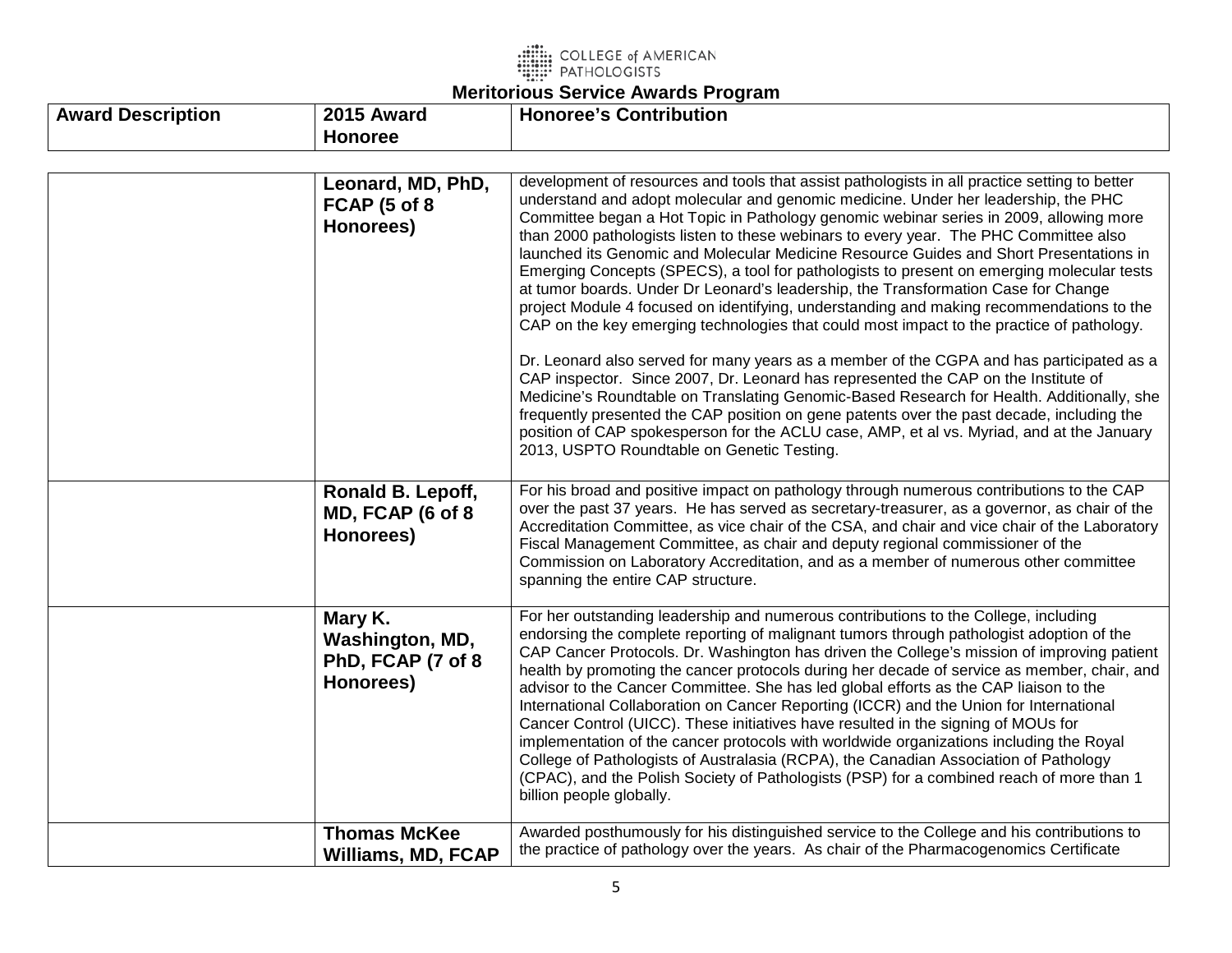

| <b>Award Description</b> | 2015<br><b>Award</b> | <b>Honoree's Contribution</b> |
|--------------------------|----------------------|-------------------------------|
|                          | <b>Honoree</b>       |                               |

|                                                                                                                                                                                                                                                                              | (8 of 8 Honorees)                                     | Program Working Group, he spearheaded the development of the online Pharmacogenomics                                                                                                                                                                                                                                                                                                                                                                                                                                                                                                                                                                                                                                                                                                                                                                                                                                                                                                                                                                                                                                           |
|------------------------------------------------------------------------------------------------------------------------------------------------------------------------------------------------------------------------------------------------------------------------------|-------------------------------------------------------|--------------------------------------------------------------------------------------------------------------------------------------------------------------------------------------------------------------------------------------------------------------------------------------------------------------------------------------------------------------------------------------------------------------------------------------------------------------------------------------------------------------------------------------------------------------------------------------------------------------------------------------------------------------------------------------------------------------------------------------------------------------------------------------------------------------------------------------------------------------------------------------------------------------------------------------------------------------------------------------------------------------------------------------------------------------------------------------------------------------------------------|
|                                                                                                                                                                                                                                                                              |                                                       | Program; he also served on the CAP Histocompatibility and Biochemical Genetics Resource<br>Committees and as a LAP inspector. He was truly respected by his colleagues for his<br>extensive contributions to the field of pathology and specifically, transplantation and<br>molecular genetics.                                                                                                                                                                                                                                                                                                                                                                                                                                                                                                                                                                                                                                                                                                                                                                                                                               |
| <b>CAP Outstanding</b><br><b>Communicator Award</b><br><b>Established in Honor of</b><br><b>William L. Kuehn</b> - This award<br>honors and recognizes outstanding<br>communication contributions that<br>strengthen the image of pathology.                                 | <b>Michael John</b><br>Misialek, MD, FCAP             | For his significant efforts in demonstrating and articulating the value of pathology and the<br>critical need for pathologists to be known, to be seen, and to be heard from by patients.<br>As a 2012 graduate of the Engaged Leadership Academy, Dr. Misialek has embarked on an<br>aggressive campaign to make pathologists known, understood, and recognized as not only a<br>vital member of a patient's care team, but as a key component of future health care delivery<br>models. He has written numerous articles for BostonMagazine.com and is very active in<br>social media. A prolific user of Twitter to share medical news, he also tweets from pathology<br>meetings, and even reached out via Twitter to a pathologist in Africa to act as a source for an<br>article on Ebola. In addition, he launched his own blog called PathReport whose tag line is<br>"Healthy living made possible by pathologists." Here he examines the role of pathologists in<br>the future of medicine and reprints his many other articles like "Pathologist's View on<br>Prostate Cancer Grey Zone: 'What Do My Numbers Mean?" |
| <b>CAP Outstanding Service</b><br><b>Award Established in Honor</b><br>of Frank W. Hartman $-$ This<br>award recognizes a Fellow of the<br>CAP for outstanding service to a<br>single CAP program, project, or<br>related endeavor, generally over a<br>long period of time. | <b>Edward W.</b><br>Catalano, Jr., MD,<br><b>FCAP</b> | For his significant, lasting, and continuing service to pathologists, pathology, and the CAP.<br>Through his leadership as the first chair of the CAP Practice Management Committee, the<br>College developed, and now offers ground-breaking, accessible, immediately useful tools to<br>equip pathologists to deliver excellence in patient care and practice leadership.<br>Dr. Catalano has consistently demonstrated effective leadership in health care organizations<br>by serving as president of the South Carolina Medical Association, the South Carolina<br>Society of Pathologists, the South Carolina Medical Malpractice Patients' Compensation<br>Fund Board of Directors, and the South Carolina Medical Care Foundation Board of<br>Directors. In addition, Dr. Catalano served as CEO of Pathology Services Associates, a<br>board member of the American Pathology Foundation, Senior Medical Leadership<br>Representative on the Board of Trustees for the South Carolina Hospital Association, and as<br>Director of Laboratory Outreach and Referral Testing for Palmetto Health Richland.              |
| <b>CAP Pathology</b><br><b>Advancement Award - This</b><br>award recognizes a person or team                                                                                                                                                                                 | Rajesh Chandra<br>Dash, MD, FCAP                      | Dr. Dash exemplifies what it is to be a physician pathologist who embodies all of the newest<br>concepts in patient care as he advances the specialty.                                                                                                                                                                                                                                                                                                                                                                                                                                                                                                                                                                                                                                                                                                                                                                                                                                                                                                                                                                         |
| that demonstrates components of                                                                                                                                                                                                                                              |                                                       | Dr. Dash first established his leadership in pathology and pathology informatics as chair of                                                                                                                                                                                                                                                                                                                                                                                                                                                                                                                                                                                                                                                                                                                                                                                                                                                                                                                                                                                                                                   |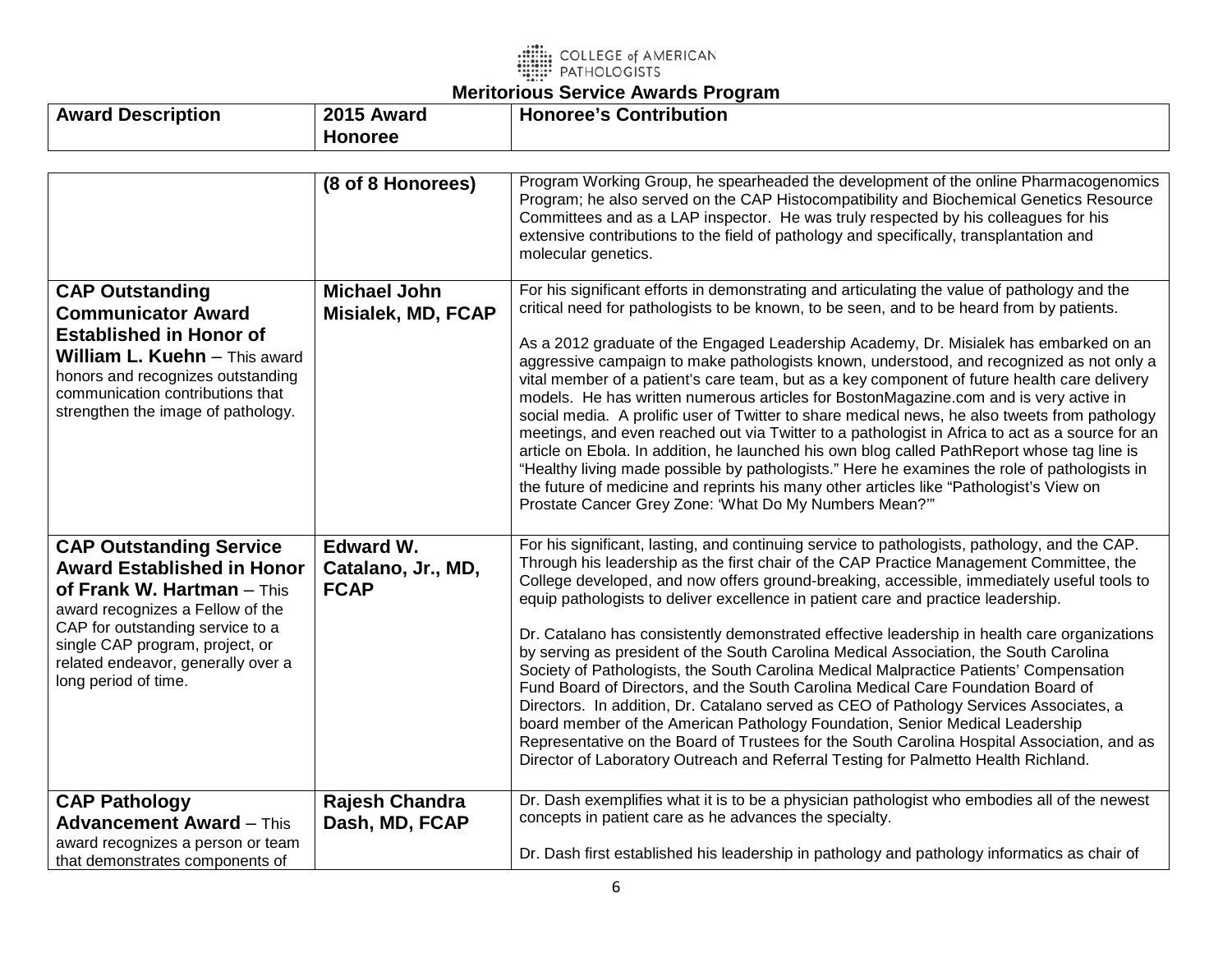

# **Meritorious Service Awards Program**

| <b>Award Description</b>                                                                                                                                                                                                                                                                                                                             | 2015 Award                                | <b>Honoree's Contribution</b>                                                                                                                                                                                                                                                                                                                                                                                                                                                                                                                                                                                                                                                                                                                                                                                                                                                                                                                                                                                                                                                                                                                                                                                                                                                                                                                                                                  |
|------------------------------------------------------------------------------------------------------------------------------------------------------------------------------------------------------------------------------------------------------------------------------------------------------------------------------------------------------|-------------------------------------------|------------------------------------------------------------------------------------------------------------------------------------------------------------------------------------------------------------------------------------------------------------------------------------------------------------------------------------------------------------------------------------------------------------------------------------------------------------------------------------------------------------------------------------------------------------------------------------------------------------------------------------------------------------------------------------------------------------------------------------------------------------------------------------------------------------------------------------------------------------------------------------------------------------------------------------------------------------------------------------------------------------------------------------------------------------------------------------------------------------------------------------------------------------------------------------------------------------------------------------------------------------------------------------------------------------------------------------------------------------------------------------------------|
|                                                                                                                                                                                                                                                                                                                                                      | <b>Honoree</b>                            |                                                                                                                                                                                                                                                                                                                                                                                                                                                                                                                                                                                                                                                                                                                                                                                                                                                                                                                                                                                                                                                                                                                                                                                                                                                                                                                                                                                                |
| foresight, resolve, and untiring<br>commitment to both evolutionary<br>and revolutionary undertakings that<br>advance the positioning of the<br>pathologists in the House of<br>Medicine and the delivery of safer<br>patient care. It recognizes efforts<br>that are neither easy nor obvious<br>and the recipient often will be a<br>change agent. |                                           | the CAP Residents Forum. He then went on to serve as vice-chair, SNOMED International<br>Authority; chair, SNOMED International Standards Board; member of the International<br>Committee, Internet Editorial Board, and Personalized Health Care Committee. He currently<br>chairs the Informatics Committee, and is vice-chair of the Clinical Informatics Steering<br>Committee.<br>In leading many important national and international health care standards organizations, Dr.<br>Dash is a key driver in government initiatives to advance nationwide interoperability of health<br>care information and coding systems. He transcends mastery of the domain, seeing the big<br>picture, managing business realities, and, most importantly, leading. At Duke University he<br>heads the ground-breaking implementation of the Epic Beaker LIS, which will profoundly<br>influence nearly all of the large health systems in the US.<br>Dr. Dash is creating a new type of pathologist, one whose influence extends across the<br>healthcare enterprise by showing the way that the foundational technology, informatics,                                                                                                                                                                                                                                                               |
|                                                                                                                                                                                                                                                                                                                                                      |                                           | today can transform health care delivery and policy.                                                                                                                                                                                                                                                                                                                                                                                                                                                                                                                                                                                                                                                                                                                                                                                                                                                                                                                                                                                                                                                                                                                                                                                                                                                                                                                                           |
| <b>CAP Pathologist of the Year</b><br><b>Award</b> $-$ This award honors a<br>CAP leader for outstanding<br>contributions to the field of<br>pathology and to the programs and<br>activities of the College of American<br>Pathologists.                                                                                                             | <b>Donald Steven</b><br>Karcher, MD, FCAP | For his outstanding contributions to the practice of pathology and the College, and<br>specifically for his commitment to preparing pathologists for future roles in value-based care.<br>Dr. Karcher was an integral member in forming CAP's Accountable Care Organization (ACO)<br>Network in 2011 – serving as chair of the CAP ACO Steering Group and ACO Network. The<br>ACO Network was established to keep members abreast of ACO developments and help<br>position them in their local ACO negotiations and operations. As a member of the Council on<br>Government and Professional Affairs, Dr. Karcher is devoted to keeping pathologists at the<br>forefront of value-based care. He has represented the CAP and pathologists at the<br>Brookings/Dartmouth ACO learning network, bringing national attention to the pathologists'<br>role in ACOs. He has also made several appearances on coordinated care and pathologist<br>implications before many audiences including, but not limited to the House of Delegates and<br>annual CAP meetings. He also served as a member of CAP's value case member group.<br>Most recently, Dr. Karcher has served as the pioneer member for CAP's Value-Based Care<br>strategy to clarify the College's perspective and approach to supporting the successful<br>integration of the specialty within value-based care which began in 2014. |
| <b>CAP Public Service Award</b><br><b>Established in Honor of</b><br>Frank C. Coleman - This<br>award is given to a CAP Fellow who                                                                                                                                                                                                                   | W. Stephen Black-<br>Schaffer, MD, FCAP   | For outstanding accomplishments and dedication to political and civic life and public service.<br>He embodies the profound commitment to the CAP and its membership that is essential for<br>its continued success. He devotes much of his personal time each week (ranging from<br>approximately 5 to 15 hours per week—holidays not excluded) working as vice chair of the                                                                                                                                                                                                                                                                                                                                                                                                                                                                                                                                                                                                                                                                                                                                                                                                                                                                                                                                                                                                                   |